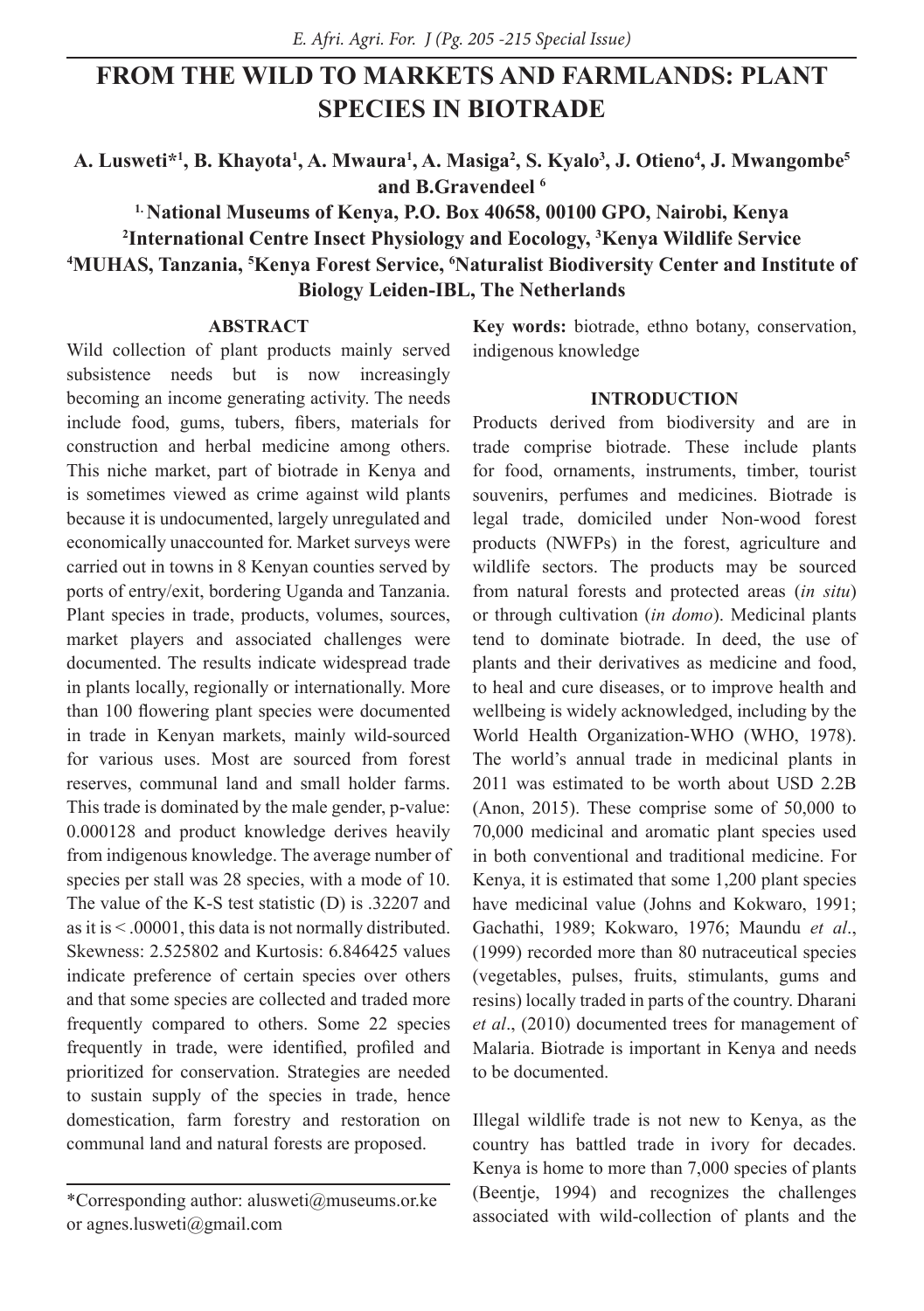associated trade. Further, Kenya's economic blue print-vision 2030 emphasizes the need to diversify subsistence production and incomes, also the basis for the development of the biotrade sector. In deed efforts, focusing on groups of species and ecosystems abound, including the Natural Capital Map (Western *et al.,* 2015). Research and management frameworks also exist including the proposal to establish centres to study specific groups such as medicinal plants (Odunga, 2013). However, Kenya lacks data on particular species, markets, volumes and market trends of indigenous non-timber plants and products in trade. For example, ornamental plants in the black markets can be easily disguised by cutting off leaves. Uncertainty also affects identification of preprocessed materials e.g. gum from commercial Aloe species (Mukonyi *et al*., 2007). Lack of certainty makes it difficult for reporting licensed collection, harvesting, trade and trends, for law enforcement agents to document cases of crime against wild plants.

Second to loss of habitats, illegal trade can easily put species at the risk of extinction (Botha *et al.,* 2004; Cunningham, 1996). The Convention on International Trade in Endangered Species of wild Flora and Fauna (CITES) is a conservation and trade treaty (Anon, 2018a; 2018b). Over 35,000 species of flora and fauna in trade are internationally protected under this treaty. CITES regulates international trade in the listed species, so that trade neither threatens their survival nor contributes to the current extinction crisis. Some 220 species of Kenyan plants are CITES-listed and they include Aloes (medicinal), orchids and Euphorbias (ornamentals) and medicinal tree species such as *Prunus Africana* (Hook.f.) Kalkm Rosaceae and *Osyris lanceolata* Hoechst Santalaceae-East African Sandalwood. Literature and media reports decry the unregulated harvesting of wild plants for trade as it easily transforms into international trade. Marshall (1998) noted an increase in trade in medicinal plants locally, regionally and internationally in response to the rapid urbanization and globalization. Kenya is rapidly undergoing urbanization and globalization. Urbanization, moves and concentrates migrants in urban areas; away from natural forests and thus creates niche markets and market intermediaries (Bodeker, 1997). The critical connections among the peoples persist through trade and cultural constructs such as the practice of traditional medicine. On the other hand, globalization has accelerated interchange among remote communities including researchers, investors, intermediaries and markets, by providing the critical feedback loop for all partners (Leonti and Casu, 2013). Both trends have combined to greatly boost trade in and the practice of herbal medicine.

The aim of this study was to document species of plants and plant products in legal and illegal trade in Kenyan markets, barcode the species and to propose measures for their sustainable utilization. A database of plants species in biotrade could aid resource managers in managment planning and guide tree species selection for on-farm tree-planting schemes and enrichment planting in natural forests and on communal lands. The article profiles some 22 commonly traded medicinal plant species. These are of great interest to this market and may be promoted for restoration, on-farm and community forestry and tree domestication schemes.

# **Materials and methods Study sites**

This study was conducted in Kenya, (Nairobi County- 1.2921°S, 36.8219°E, Kikuyu County-1.2472°S, 36.6791°E, Kakamega County- 0.2827°N, 34.7519°E, in counties bordering Tanzania (Kajiado county- 2.0981°S, 36.7820°E, Narok county-1.1041°S, 36.0893°E) and Uganda- (Bungoma County- 0.5695° N, 34.5584°E, Trans Nzoia County-1.0567° N, 34.9507°E , West Pokot County- 1.6210° N, 35.3905° E) served by ports of entry/exit. Most have recently experienced emigration of youth to nearby urban centres, have some area under natural forest and previous studies indicate some level of biotrade. The data was collected from urban and periurban market centers in these counties. Specifically, these market centres are; Kibra, Kariakor, Ngara, Kawangware, Westlands, Lavington, Ngandu-Lenana, -Nairobi County, Dagoretti-Kikuyu County, Kakamega town-Kakamega County, Luanda and Mbale markets-Vihiga, Bungoma town, Mayanja, Kimilili-Bungoma County, Kitale town-Trans Nzoia County, Ngongmarket, Kiserian market, Ilbisil, Nguruman, Oloitoktok, Namanga-Kajiado county, Ntulele, Suswa, Narok town, Oldonyo, Ntulele, Ewaso-Nyiro- Narok county,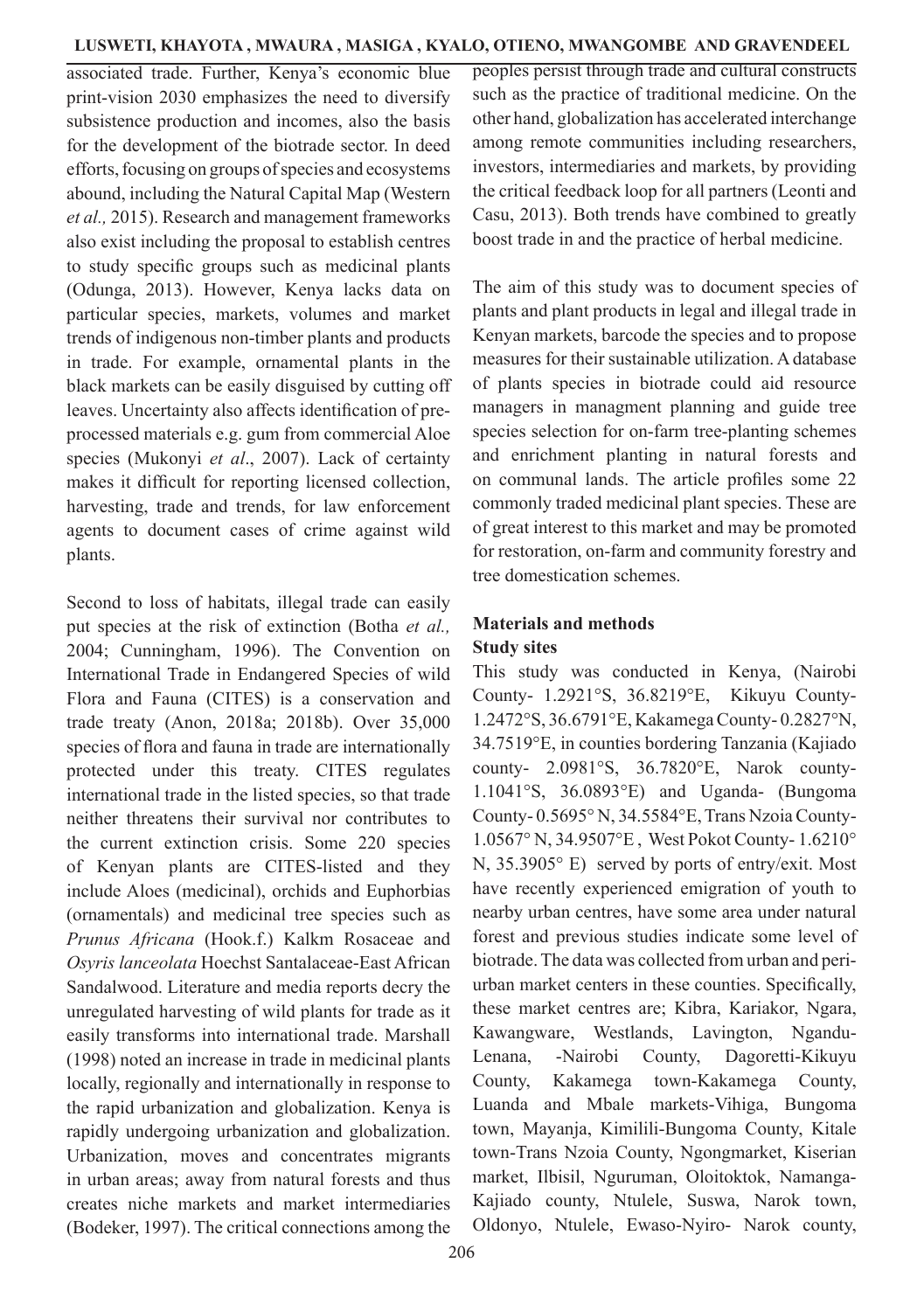and Kapenguria-West Pokot County (Figure 1).

# **Collection of market data**

Data was collected on the wild-collected plant

the biodata of the interviewee, their roles, plant products that they traded, customer base, markets, sources, quantities, pricing and general procurement of the products. The views of the vendors on the



**Figure1**. Maps showing study sites

species in trade, in open-air markets in the study area. The markets were visited on various dates between January 2016 and November 2017, to interview the vendors, nurserymen and women, traders, street vendors, collectors, retailers and herbalists. There are no crude estimates for these vendors in Kenya, therefore non-probability purposive sampling, incorporating aspects of snowball sampling were used (Denscombe, 2003). First, the interviewees signed a consent form, affirming their willingness to participate in the research. Data on plants in trade was collected by interviewing vendors of the plants/ products at the open market centres as well as free listing and observation. Data recorded includes

status of plants in the wild, impact of this trade on wild populations and their ideas for sustainable production were also recorded. The sampling targeted only the vendors practicing the trade and who could lead the interviewer to the next vendor. In some cases, interviews were facilitated by translators who knew and spoke the local language as well as English or Swahili very well.

#### **Identification of plants and samples**

The vernacular or local name and the part of the plant from which it was sourced were recorded. Samples for DNA analysis and bar-coding of the plant materials were collected from each vendor. These samples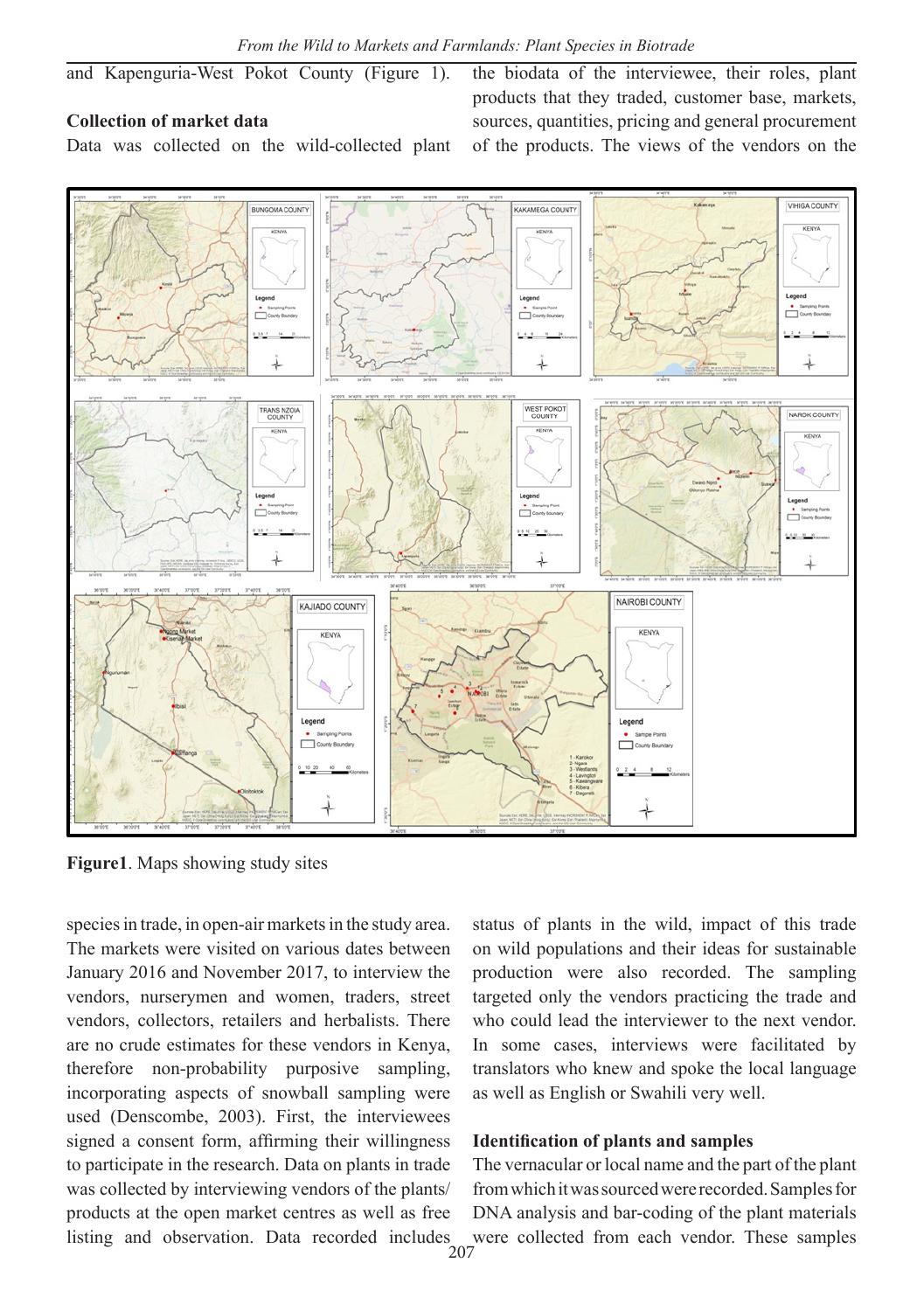were labeled and sealed in ziplock bags and taken to the DNA laboratory at the National Museums of Kenya for verification. Herbarium specimens were identified with the help of parataxonomists, published literature, floras (Kokwaro, 2009; Maundu *et al*., 1999) and the herbarium reference collection. The vernacular names of the plants in trade were translated to botanical names by a parataxonomist and were later confirmed using literature and the herbarium reference collection. At ports of exit/ entry including airports, customs and Phytosanitary offices, confiscated and suspected contraband plant materials were recorded and sub-sampled for later identification using DNA techniques.

#### **Data analyses**

Data from the market survey was entered and analyzed using the Microsoft Office Excel spread sheet and further subjected to statistical significance tests using free online packages for social statistics. Data was summarized in tables and charts as appropriate.

## **RESULTS**

#### **Description of sample population**

A total of 78 vendors participated in the survey, predominantly men (65%). To compare the two independent proportions for male and female vendors interviewed, the two-tailed p-value was computed. A p-value: 0.000128 was obtained, meaning more males compared to females actually were engaged in vending of these plant products.

The segregation of interviewees by level of education (Figure 2) reveals that most of the interviewees lacked elementary education 62%.

#### **Motive for trading plants/plant products**

Half (50%) of the vendors interviewed were in the business for income generation while 46% were exploiting their indigenous knowledge (IK) and skill acquired through apprenticeship

#### **Sources of plants and plant products**

Most vendors (89%) indicated that their materials were sourced from the wild either by the individual vendors (46%), or middlemen (23% ). Farmlands as outlets provided 2% of the materials in trade (Figure 3).

# **Diversity of plant products in markets**

Herbal medicine (85%) contributed the highest diversity of wild-source plants in trade) followed by other uses including food, beauty, carvings and instruments at 8%, then living plants used in landscaping and planted in home gardens (4%) and furniture (3%).

#### **Challenges of collecting plants from the wild**

The challenges that the traders associated with their practice of collecting materials from the wild include distance (43%), availability (17%) and licenses (8% (Figure 4).

#### **Plant species traded in the markets**

More than 100 plant species were recorded in the



Figure 2. Level of education of vendors of plants and plant products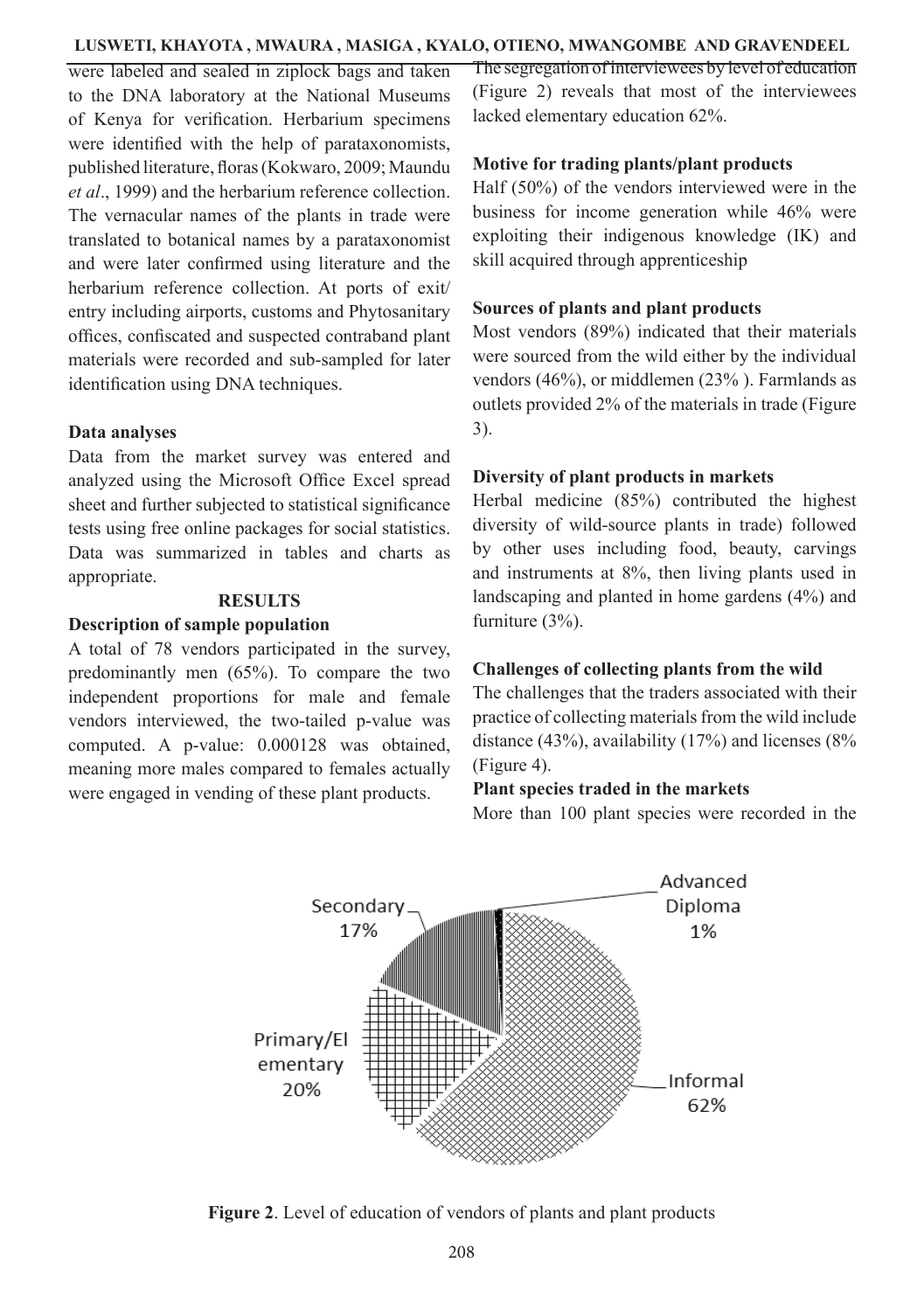

Figure 3. Sources of plants and plant products in the market



**Figure 4**. Challenges associated with collecting plant products from the wild

markets survey. Plant species in trade were recorded from each vendor and the central values in species distribution were computed as mean 28 species, median 15 species and modal value of 10. Standard Deviation, the square root of the variance was 33.92769 compared to a mean of 27.93. The more spread out the group of numbers are, the higher the standard deviation. The difference between the two is 6 species, which is reasonable. This statistic is useful for inform managers of plant and forest resources, indicating roughly how many species could be covered in issuing an access permit for plant collection to collectors and for extension officers in advising on species diversity for on-farm forest schemes.

To test for normality of distribution the market prevalence of the species recorded was subjected to The Kolmogorov-Smirnov Test of Normality. The value of the K-S test statistic (D) is .32207

The p-value is  $\leq 0.00001$  is evidence that this data is not normally distributed. Also values for Skewness (2.5) which tells the amount and direction of skew and Kurtosis (6.8) which tells how tall and sharp the central peak is were calculated. The data is skewed right meaning that the right tail is long, relative to the left tail. Based on right skewness in the data, there are more species with single mentions and compared to the species recorded by multiple mentions. This shows that some species are collected and traded more frequently compared to others. Higher Kurtisis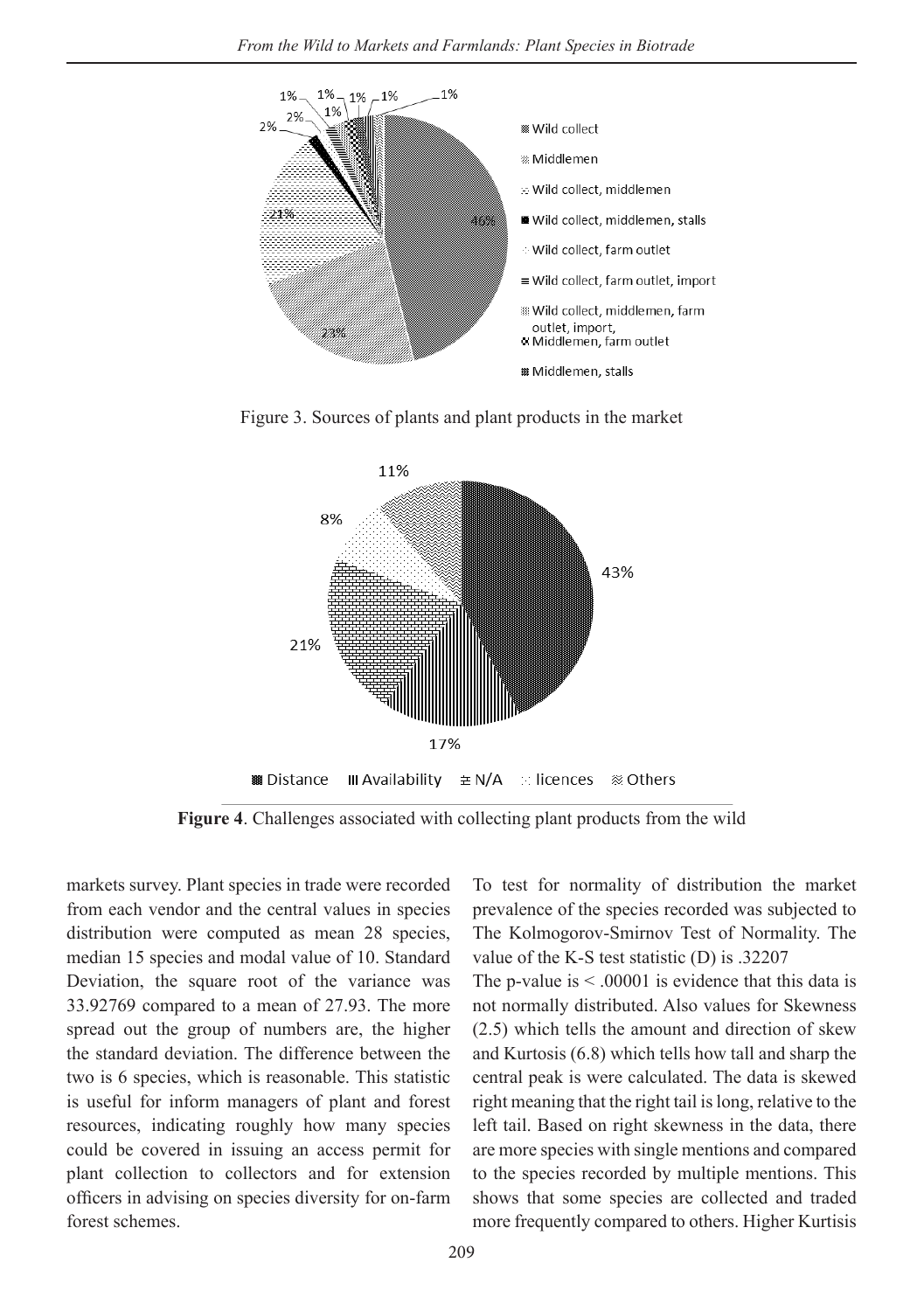values (greater than 3) indicate a higher, sharper peak. The data collected from the markets gives leptokurtic distribution, with longer tails and higher and sharper central peak. Confirms some level preference of certain species over others.

The most frequently traded species (22) belong to 17 plant families. They are ranked by market prevalence, name, natural distribution, habit, habitat, uses and matching agro-climatic (Table I).

#### TABLE I - FREQUENTLY TRADED SPECIES PROPOSED FOR FORESTRY SCHEMES

| <b>Market</b><br>rank | <b>Species (Family)</b>                     | Distrib./<br>Flora reg. | Habit                                    | <b>Habitat preference</b>                                                                 | Uses-                                    | Agro-<br>climatic.<br>zone |
|-----------------------|---------------------------------------------|-------------------------|------------------------------------------|-------------------------------------------------------------------------------------------|------------------------------------------|----------------------------|
| 1                     | Rhamnu<br>prinioides<br>(Rhamnaceae)        | K13456                  | Shrub, Tree<br>to 9 m                    | Forest edges, rarely in<br>secondary bushland                                             | Med., L/s,<br>Agrfor                     | IV, V,<br><b>VII</b>       |
| $\overline{2}$        | Rhamnus staddo<br>(Rhamnaceae)              | K13456                  | Shrub or<br>tree to 7.5<br>m             | Dry upland forest<br>edges, secondary<br>evergreen bushland,<br>bushed grassland          | Med. $L/s$                               | IV, V,<br>VII              |
| $\mathfrak{Z}$        | Osyris lanceolata<br>(Santalaceae)          | K123467                 | Shrub or<br>Tree, to<br>6 m              | Forest margins,<br>evergreen bushland,<br>grassland, thickets,<br>Rocky sites             | Med., Dye,<br>Fb, Fr.Fd,<br>oil, L/s     | I, II, VI,<br>VII          |
| $\overline{4}$        | Warbugia<br>ugandensis<br>(Canellaceae      | K3456                   | Tree to<br>30 m,<br>evergreen            | Riverine forests, Dry<br>upland forest, wooded<br>grassland, Woodland<br>(A.xanthophloea) | T., Med., Fd,<br>Glue, $L/s$ ,<br>Agrfor | Н, Ш,<br>IV, V, VI         |
| 5                     | Acacia nilotica<br>(Mimosaceae)             | K123467                 | Tree to<br>12 <sub>m</sub>               | Wooded grassland,<br>Acacia grassland, open<br>and clump bushland                         | Med., poles,<br>Agrfor                   | I, II, VI,<br><b>VII</b>   |
| 6                     | Pappe acapensis<br>(Sapindaceae)            | K1234567                | Shrub or<br>tree $2-9$ m                 | Bushed or wooded<br>grassland, rockysites,<br>semi-evergreen bush/<br>woodland            | Med., Fr,<br>Wood, L/s                   | I-VII                      |
| $\boldsymbol{7}$      | Carissa edulis<br>(Apocynaceae)             | K1234567                | Shrub/<br>scrambler<br>to $14 \text{ m}$ | Forest edge, bushland,<br>grasslands, rocky places                                        | Fd, Fr, Med.<br>$L/s$ , Agrfor           | I-VII                      |
| 8                     | Clerodendrum<br>myricoides<br>(Verbenaceae) | K1234567                | Shrub to<br>3.5 <sub>m</sub>             | Dry or semi-evergreen<br>bushland, wooded<br>grassland, rocky sites                       | Med., L/s                                | I-VII                      |
| $\overline{9}$        | Todalia asiatica<br>(Rutaceae)              | K1234567                | Shrub/<br>Liana                          | Forest margins,<br>secondary regrowth,<br>grassland thickets                              | Med.                                     | I-VII                      |
| 10                    | Turraea<br>mombasana<br>(Meliaceae)         | K13467                  | Shrub to<br>3 <sub>m</sub>               | Dry forest (margins),<br>semi-evergreen<br>bushland                                       | Med., $L/s$                              | III, IV,<br>V,VI VII       |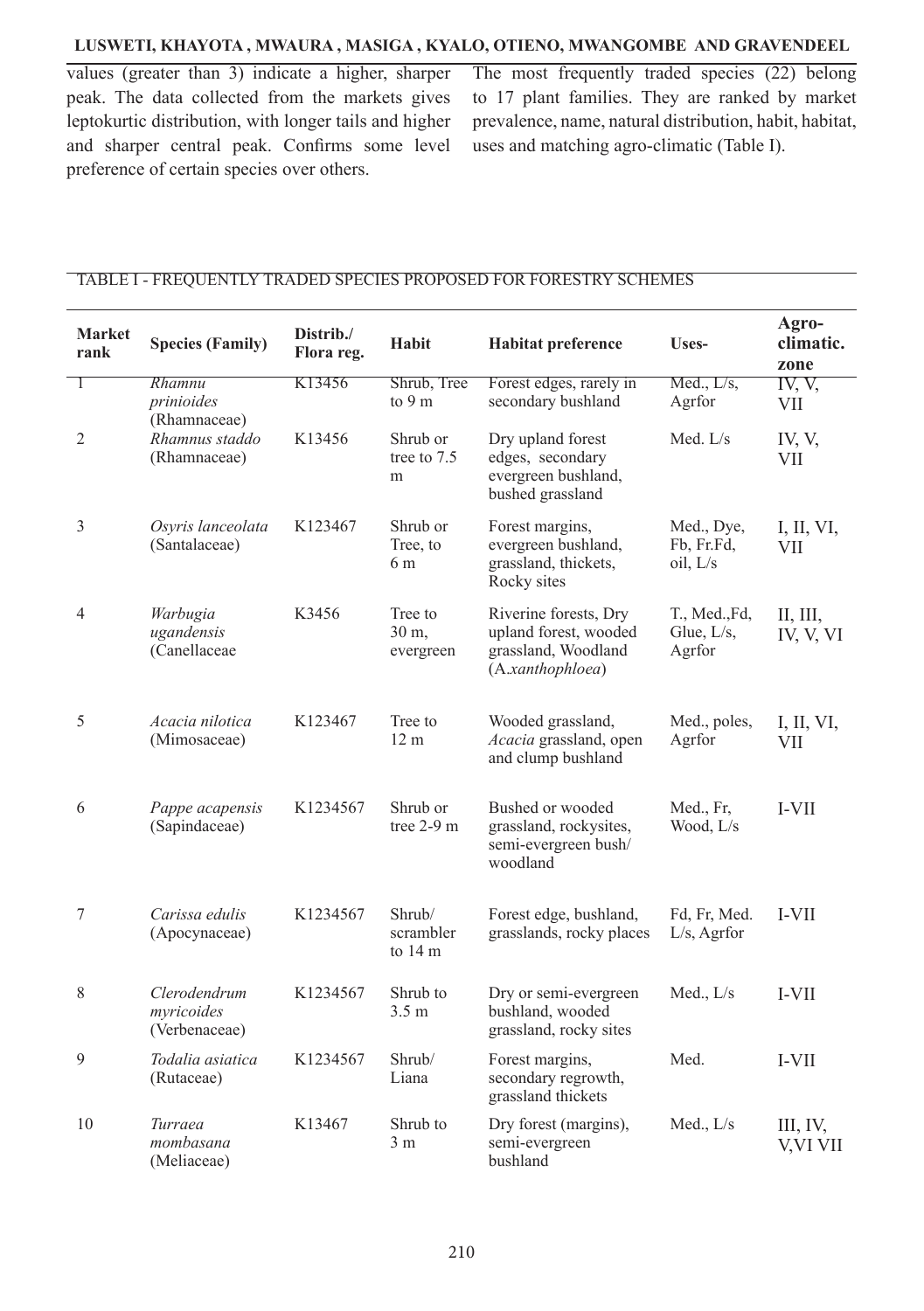| 11 | Albizia<br>anthelmintica<br>(Mimosaceae)    | K123467              | Shrub or<br>tree $3-7$ m                              | Dry bushland, on lava<br>or along seasonal rivers,<br>wooded or bushed<br>grassland, coastal<br>evergreen bushland     | Med., Wood,<br>Agrfor             | II, IV, V,<br>VI, VII               |
|----|---------------------------------------------|----------------------|-------------------------------------------------------|------------------------------------------------------------------------------------------------------------------------|-----------------------------------|-------------------------------------|
| 12 | Olea europaea<br>Africana<br>(Oleaceae)     | K <sub>1234567</sub> | Tree/ shrub<br>evergreen<br>to 24 m                   | Dry upland evergreen<br>forest, woodland                                                                               | $T$ , $F/w$ , Med.<br>Fr., Agrfor | I-VII                               |
| 13 | Euclea divinorum<br>(Ebenaceae)             | K1234567             | Shrub or<br>tree $1-9$ m<br>evergreen                 | Dry forest (margins),<br>riverine in bushland or<br>forest, bushed, wooded<br>grassland, bushland,<br>pastureland weed | Med., $L/s$ ,<br>Agrfor           | I-VII                               |
| 14 | Embelia<br>schimperi<br>(Myrsinaceae)       | K3456                | Shrub/<br>Climber                                     | Upland evergreen forest                                                                                                | Med, Fd                           | Н, Ш,<br>IV, V, VI                  |
| 15 | Myrsine<br>melanophloeos<br>(Myrsinaceae)   | K1234567             | Tree<br>evergreen<br>$4.5 - 20$ m                     | Upland forest to edge<br>of moorland                                                                                   | T, Med, $L/$                      | I-VII                               |
| 16 | Ximenia<br>Americana<br>(Olacaceae)         | K1234567             | Tree, Shrub<br>to 6 m                                 | Coastal bushland,<br>wooded grassland, dry<br>woodland                                                                 | T, Fr, Med.,<br>Oil, Agrfor       | I-VII                               |
| 17 | Zanthoxylum<br>chalybeum<br>(Rutaceae)      | K123457              | Shrub or<br>tree                                      | Semi-evergreen or dry<br>bushland. Rocky sites,<br>wooded grassland, dry<br>forest, thickets                           | Med., $L/s$ ,<br>Agrfor           | I, III, IV,<br>V, VI,<br><b>VII</b> |
| 18 | Zanthoxylum<br>usambarense<br>(Rutaceae)    | K134567              | Tree 2.5-<br>15 <sub>m</sub>                          | Dry forest or remnant<br>clump thickets,<br>secondary bushland                                                         | Med., $L/s$                       | Щ, Щ,<br>IV, V, VI<br><b>VII</b>    |
| 19 | Trimeria<br>grandifolia<br>(Flacourtiaceae) | K1234567             | Shrub<br>(scrambler)<br>or tree to<br>12 <sub>m</sub> | Dry evergreen forest,<br>less often in moist or<br>evergreen (clump)<br>bushland                                       | Med., $L/s$                       | I-VII                               |
| 20 | Dovyalis<br>abyssinica<br>(Flacourtiaceae)  | K1234567             | Shrub or<br>tree to 13<br>m                           | Upland moist or dry<br>forest (edges), riverine,<br>clump evergreen<br>bushland                                        | Med., $L/s$ ,<br>Fr.              | I-VII                               |
| 21 | Strychno<br>shenningsii-<br>(Loganiaceae)   | K1234567             | Shrub/Tree<br>to $12 \text{ m}$                       | Dry forest, riverine,<br>rocky hillsides                                                                               | Med., $L/s$ ,<br>Agrfor           | I-VII                               |
| 22 | Combretum molle<br>(Combretaceae)           | K1234567             | Tree to 8 m                                           | Wooded grassland,<br>woodland, bushland/<br>forest transition zone,<br>in shallow rocky soils/<br>hillsides/lava       | Med., W/<br>fuel, Agrfor          | I-VII                               |

*From the Wild to Markets and Farmlands: Plant Species in Biotrade*

**Key to described uses**: Dye, Fb-Fibre, Fr-Fruit, Fd-Food, L/s-Landscape, Med., -Medicinal, T-Timber, W/fuel-Woodfuel, Agrfor: Agroforestry species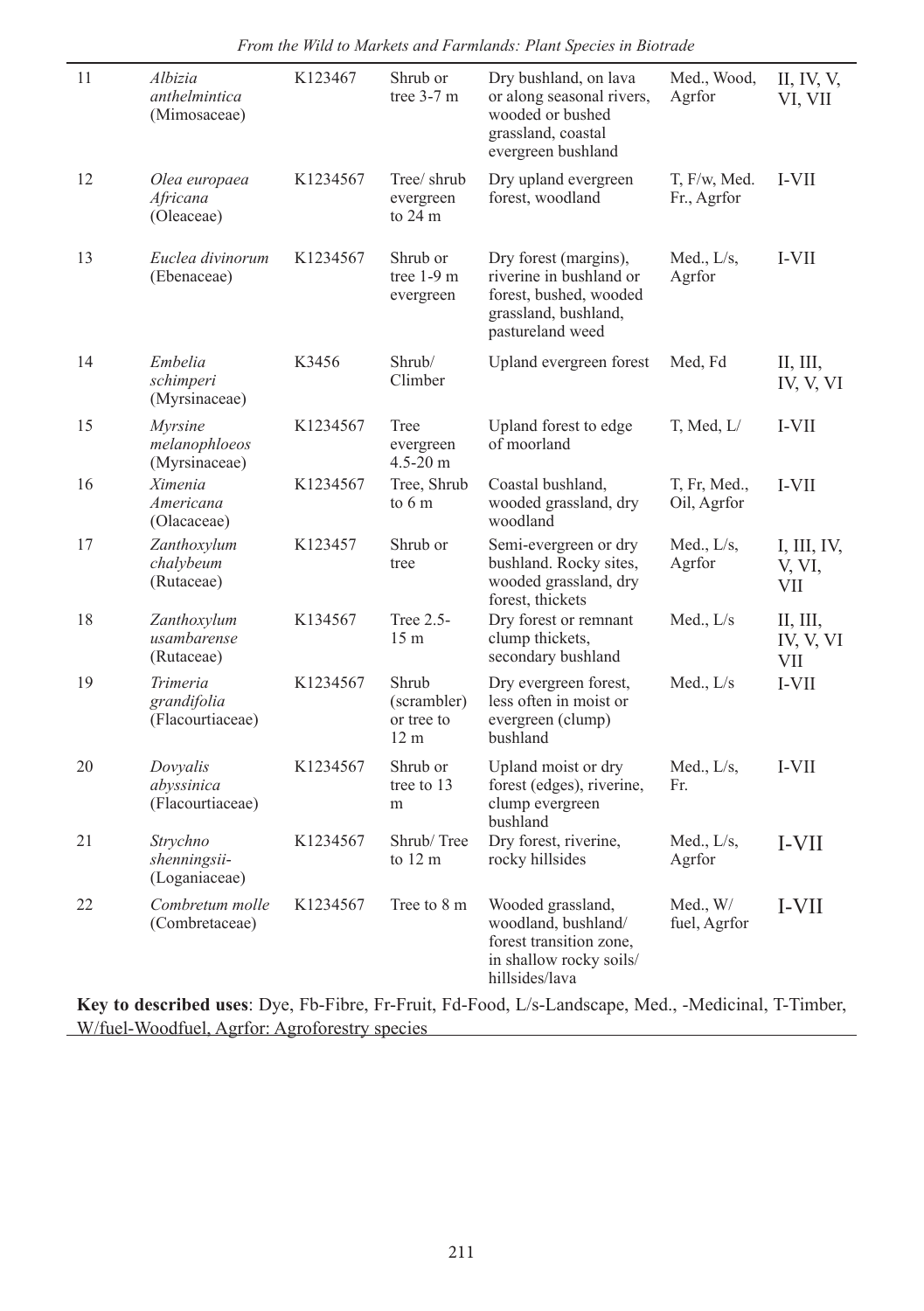## **DISCUSSION**

Trade in plants and plant products play important roles in individual and household incomes (Botha *et al*., 2004). Most vendors in the markets surveyed said they are in this trade for income and exploiting their indigenous knowledge. The vendors generally had elementary or no education and learnt about plant uses through appprenticeship. Biotrade therefore has a two-fold role, i.e. income generation and employment, congruent with findings by Mbuvi and Boon, (2008); Botha *et al.* (2004) and Tieguhong and Ndoye (2004).

Men dominate biotrade in these markets and similar studies have returned comparable results for biotrade (Kuipers, 1997). However, FAO (2014), found that women generally rely more on NWFP for household use and income. The harvesting of plant materials from the wild is a laborious activity which may explain why it is dominated by men.

Different plants and plant products are traded in Kenyan markets, but the main product in the study area is medicinal plants. Similar findings have been documented in research on medicinal plants in trade, in other parts of the world (Mcmullin *et al*., 2012; FAO 2003; Kuipers, 1997). Thus, this data is important in natural products reporting and can also guide bioprospecting for drug development (Botha *et al.*, 2004). Medicinal plants are harvested from different wild habitats, including natural forests, woodlands, grasslands and riverine vegetation.

Vendors indicated overwhelming preference for trading in wild-sourced plant products. Also, markets have shown preference for wild-source materials claimed to be more potent, even though domestication and cultivation promise more sustainable production, to meet the growing local, regional and international markets. Wild-sources are not easily or freely accessible due to long distance and low availability. Farmlands represented 2% of the sources, meaning that they may become depleted of the materials if demand increases (Mcmullin *et al*., 2012. Some vendors said that they source these products from as far as Uganda, Rwanda, South Sudan and even Congo, displaying the transnational nature of this trade as documented in FAO (2003). On the flipside, this also points at the urgency for a regional approach to developing the framework for biotrade.

The vendors predominantly use local names, for their products, making it easy to communicate among themselves, suppliers and with their customers. Local names perhaps reinforce consumer confidence, that the materials are indigenous, wildsourced and that the vendors are sufficiently skilled in the trade. However, the use of local names makes it difficult to record and regulate this trade and enforce relevant legislation. Botha *et al*. (2004) noted a positive correlation between the number of plant species and markets with growing populations and higher ethnic diversity. The positive skeweness level further implies that forest resource managers may need to learn to identify more species besides the commonly planted species. Some 22 plant species were commonly traded (by more than 10% of the vendors). Published reports indicate that most were previously widespread and growing naturally in different Kenyan habitats and ecosystems (Beentje, 1994). As such, they can be easily re-introduced into those areas to augment local biodiversity, or as part of on-farm forestry to support incomes through biotrade so long as they are cultivated in suitable **habitats** 

#### **CONCLUSION AND RECOMMENDATIONS**

This study documented over 100 species of plants and plant products in legal and illegal trade in Kenyan markets. It has generated market data on biotraders in this informal market, their motivationg for trading in the plants, customer base, markets, sources, quantities and their views on the status of plants in the wild, impact of this trade on wild populations and their ideas for sustainable production and utilization.

The information generated from this market survey is important in understing and recognizing the existence of a biotrade sub-sector. The database of plants species in biotrade could aid resource managers inmanagment planning and guide tree species selection for on-farm tree-planting schemes and enrichment planting in natural forests and on communal lands. Also, conservation in-situ and restoration of the source areas including communal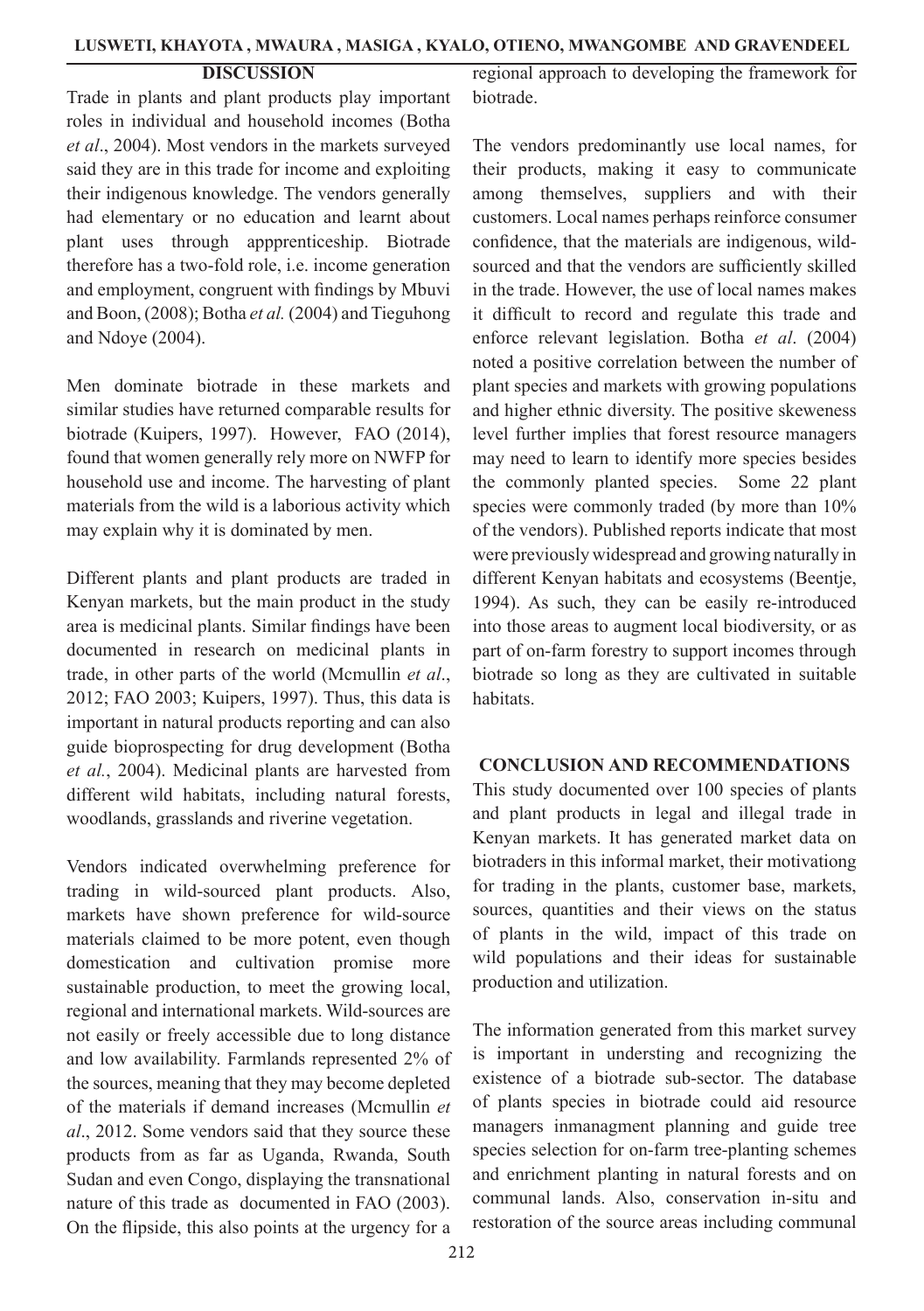lands, natural forests are important. The regional/ international nature of biotrade has particular implications for conservation of these indigenous species. A regional approach is important because like other types of trade, biotrade is transnational.

The biotrade subsector presents economic prospects in terms of income and employment generation. However, a regulatory framework is lacking. Also, the indigenous species documented require the practicing forester, environmentalist and agricultural extension officers to provide additional information on more species, their ecological requirements and their management for non-timber products. In deed, its important to continuously apply simple evidencebased methods that can support native species selection to facilitate afforestation at different scales.

Overall, there is need to support farmers in silviculture of the species being proposed, their utilization and information, quality planting materials market intelligence and marketing strategies. Also, special consideration for the farmers' economic realities and elimination of socio-political disincentives are also imperative.

The Forest conservation and management Act, 2016 (GOK, 2016) spells out incentives for increasing forest and tree cover, including trade in forest products even from private forests. However, the current legislative framework would benefit from practical guidance for achieving the desired 10 % forest and tree cover in a way that also enables biotrade to flourish.

The following are recommendations to take biotrade in Kenya forward:

- At the technical level, there is need for well researched and simple, evidencebased methods for native species selection to support and facilitate local forest restoration and afforestation efforts including farm forestry.
- For research, there is need to replicate this study in other markets around the country, because market surveys provide real time data on local values and status of conservation of indigenous plants.
- There is need to take pressure off the wild

sources of plants and to reduce challenges associated with collecting bioresources and domestication is perhaps the way to go.

- Providers need skills to navigate the markets while buyers should be sensitized on responsible sourcing as part of the environmental and ecological safeguards in this biosector.
- Therefore, a regulatory framework is required for this biotrade market to guide its growth and development.

# **ACKNOWLEDGEMENTS**

We wish to acknowledge the USAID PEER plants project for the funding for fieldwork (under PEER cycle 4), NMK for institutional support throughout our time on the project, KFS and KWS as partners on the USAID PEER plants project and for facilitating access to the protected areas. Special thanks go to Mr. Henry Saitabau for translation, field and market guidance, Mr. Dickens Odeny for the maps. Dr. Isaac Misiko, Mr. Francis Kigen and other traders, for their valuable insights into the trade, pre-processing, wild collecting and use of the plant materials.

# **REFERENCES**

- [1]Agnew, A. D. Q and S. Agnew, (1994). Upland Kenya Wild Flowers 2nd Ed, East Africa Natural History Society, Nairobi.
- [2]Anon., (2015). TRAFFIC Medicinal and aromatic plants trade programme, accessed on 10/6/2016 at http://www.traffic.org/ medicinal-plants
- [3]Anon., (2018a). CITESaccessed on 12/2/2018 at https://en.wikipedia.org/wiki/CITES
- [4]Anon., (2018b). Medicinal and aromatic plants trade programme accessed on 2/2/2018 at http://www.traffic.org/medicinal-plants
- [5]Beentje, H. (1994). Kenya trees, shrubs and lianas. National Museums of Kenya, Nairobi.
- [6]Bodeker, G.C. (1997). Wound healing, traditional treatments and research policy. In: Houghton, P.(ed) Modern Medicine and Traditional Remedies. London, UK; Royal Pharmaceutical Society (in press).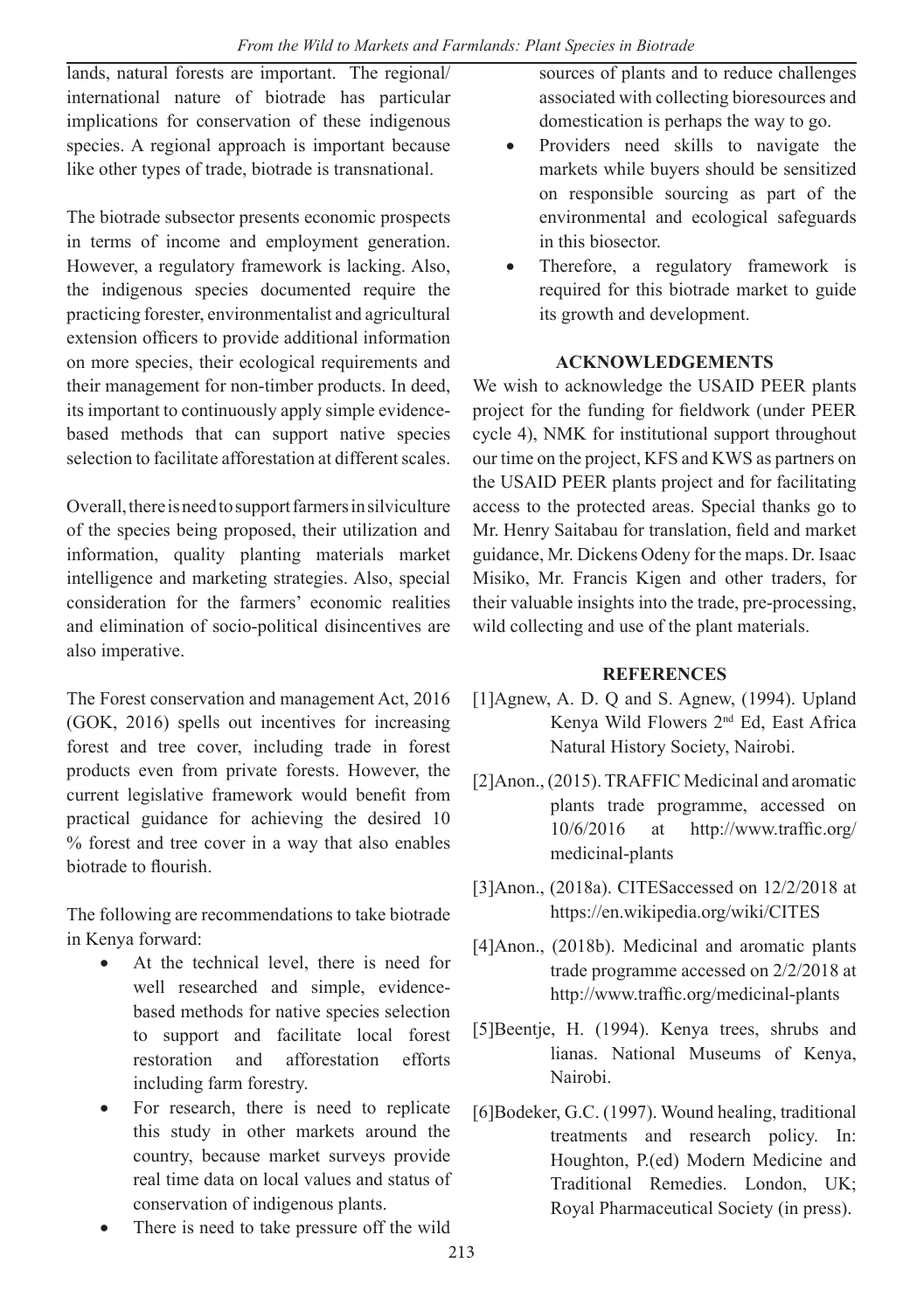- [7]Botha J, Witkowski ETF and Shackleton CM (2004). Market profiles and trade in medicinal plants in the low veld, South Africa. Environ. Conserv. 31: 38-46.
- [8]Cunningham, A.B. (1996). Medicinal plant trade, conservation and the MPSG (Medicinal Plant Specialist Group). J. Med. Plant Conserv. 2: 2-3.
- [9]Dharani, N, Rukunga, G., Yenesew, A., Mbora, A., Mwaura, L., Dawson, I., and Jamnadass R. (2010). Common Antimalarial Trees and Shrubs of East Africa: a Description of Species and a Guide to Conservation Through use. Dawson I ed. World Agroforestry Centre (ICRAF), Nairobi, 100pp
- [10]Denscombe M. (2003). The Good Research Guide: For Small-Scale Social Research Projects. (2nd edition) Buckingham: Open University Press. # 2nd ed, 2003.
- [11]FAO, (2003).Non Wood Forest Products: An overview, Rome
- [12]FAO, (2014). Non Wood Forest Products: An overview, Rome
- [13]Gachathi F.N. (1989). Kikuyu Botanical dictionary. Nairobi, GTZ.
- [14]GOK (2016). Forest Conservation and Management Act, 2016. Accessed on 05/02/2018 at www.kenyalaw.org/lex/ actview.xql?actid=No.%2034%20of%20 2016
- [15]Kokwaro, K. S., (2009). Medicinal Plants of East Africa, 3rd Ed. UON press, 478pp
- [16]Kokwaro, K. S., (1976). Medicinal Plants of East Africa, 1st Ed. East African Literature Bureau, 478pp
- [17]Kuipers S.E, (1997). Trade in Medicinal plants in FAO, 1997 Medicinal Plants for forest conservation and healthcare, Non-wood forest Products 11, Food and Agriculture Organization of the United Nations, P. 45.
- [18]Iiyama, M., Derero,A., Kelemu, K., Muthuri, C., Kinuthia, R., Ayenkulu, R., Kiptot, E., Hadgu, K., Mowo, J., and Sinclair F.L.

(2016).Understanding patterns of tree adoption on farms in semi- arid and subhumid Ethiopia. Agroforestry Systems DOI 10.1007/s10457-016-9926-y 2016.

- [19]Johns T. and Kokwaro J.O. (1991). Food plants of the Luo of Siaya District Kenya. Econ. Bot. 45(1): 103-113.
- [20]Leonti, M. and Casu, L. (2013). Traditional medicines and globalization: current and future perspectives in ethnopharmacology. Front. Pharmacol. 4, 92. http://doi. org/10.3389/fphar.2013.00092
- [21]Marshall N.T. (1998). Searching for a cure: Conservation of medicinal wildlife resoures in East and Southern Africa. TRAFFIC-International. Cambridge, UK.
- [22]Maundu, P.M., Ngugi G.W and Kabuye C.H.S. (1999). Traditional food plants of Kenya, National Museums of Kenya. Nairobi.
- [23]Mbuvi D. and Boon E. (2009).The livelihood potential of non-wood forest products: The case of Mbooni Division in Makueni District, Kenya. Environ Dev Sustain (2009) 11: 989. https://doi.org/10.1007/ s10668-008-9163-2
- [24]Mcmullin, S., Phelan, J., Jamnadass, R., Liyama, M., Franzel, S. and Nieuwenhuis, M. (2012). Trade in medicinal tree and shrub products in three urban centres in Kenya. For. Trees, 21:3, 188-206, DOI: 10.1080/14728028.2012.733559
- [25]Mukonyi, K.W, Situma, C.A. Lusweti, A., Kyalo, S. and K. Erik (2007). Commercial Wild Aloe Resource Base in Kenyan and Ugandan drylands as Alternative livelihood source to Rural Communities. Discov. Innov., Vol 19 RPSUD special edition No. 2. Pp 220-230.
- [26]Odunga D. (2013). 'Researchers root for centres to study medicinal plants', Business Daily, 30 July, 2013.
- [27]Oeba, V.O., Otor, S.C., James B. Kung'u, J.B., and Muchiri M.N. (2012). Modelling Determinants of Tree Planting and